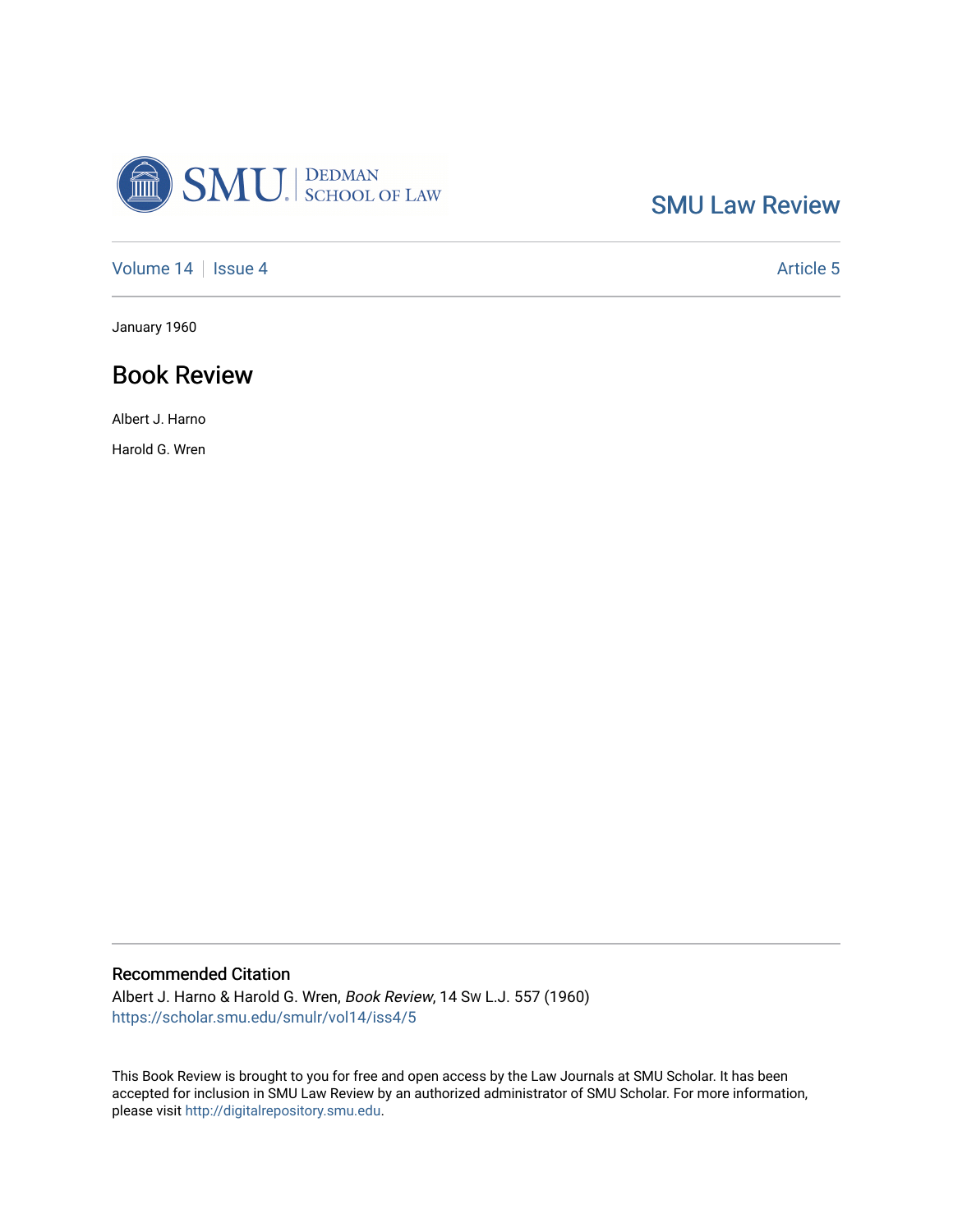# **BOOK REVIEWS**

#### EVIDENCE OF GUILT: RESTRICTIONS UPON ITS DISCOV-ERY OR COMPULSORY DISCLOSURE. By **JOHN** MACARTHUR MAGUIRE. Boston: Little, Brown & Co. 1959, Pp. xi, 295. \$12.50

This book deals with an extremely important area of the lawthat relating to legal restrictions upon the discovery or compulsory disclosure of evidence of guilt. It is a challenging and often baffling subject, the intricacies of which are highlighted in the book. The law discussed, particularly that relating to the privilege against selfincrimination, had its origins in the common law. From that beginning it has been expanded in the United States through constitutional provisions, statutory enactments, and court decisions to an impressive system of legal rules. These serve as a mighty bulwark against the arbitrary exercise of powers by officialdom, and they also serve at times as impediments to law enforcement. It is unfortunate at the present time that it is the abuse of the protective measures on self-incrimination which is drawing popular attention. The author considers in turn, in separate chapters, privilege against self-incrimination, involuntary confessions, the *McNabb-Mallory* doctrine, and illegally obtained evidence. While each chapter presents a separate topic for discussion, a cross-reference scheme facilitates the use of the book as a comparative study.

Professor Maguire has taught evidence in the Harvard Law School for many years and is a productive and respected scholar in that field. This book is a measure of the man. He never deals in empty generalities. He does not hesitate to express his views, but when in doubt he makes no pretense about that. The book bears evidence of the fact that he must have read all of the judicial opinions in this field of the law for the last third of the century or more. In fact, the detailed consideration given to cases, often distinguishable one from the other only in minute details, makes difficult at times the discovery of definitive rules.

The author follows the procedure, particularly in debatable areas, of presenting the arguments for and against the admission of evidence. An example is apropos. The traditional view, still supported in many states, was that illegality in the acquisition of evidence did not bar its admissibility. In 1914 the Supreme Court held in Weeks v. United States<sup>1</sup> that evidence secured by federal officers through illegal search and seizure made that evidence subject to

**<sup>&#</sup>x27;232 U.S.** 383 (1914).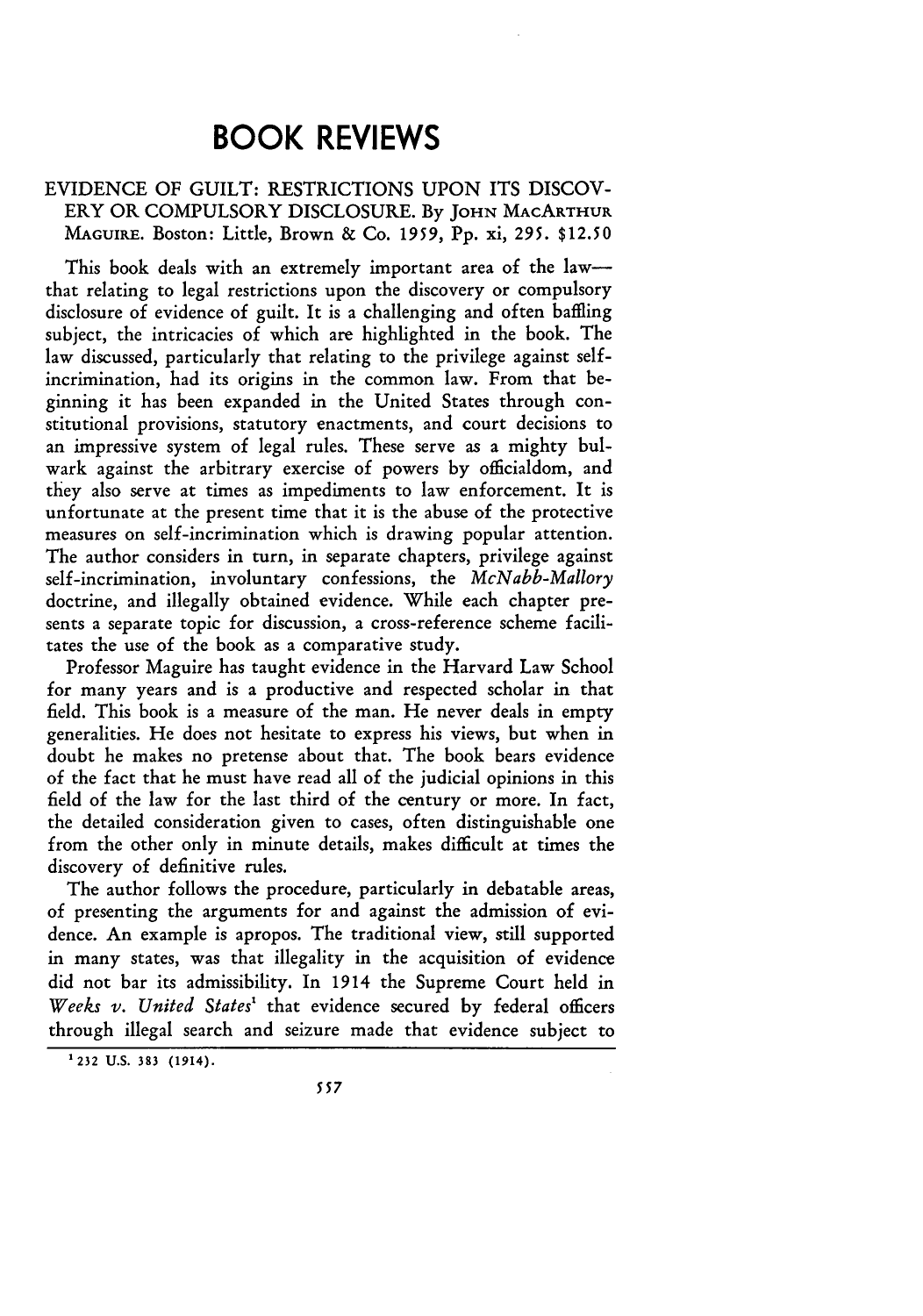exclusion in the federal courts. Later came the question whether the exculsionary rule adopted by the Supreme Court imposed a constitutional duty binding on the states. In *Wolf v. Colorado'* the Supreme Court decided that while the fourth amendment declared a concept basic to a free society, it did not follow that evidence secured by illegal search and seizure *was necessarily* subject to exclusion. In short, the Court held a state did not have to follow this particular route in enforcing the basic right. Why then the exclusionary rule? Is it a punitive device? Those who defend it contend that this action is necessary to restrain unlawful enforcement of the law through unreasonable search and seizure. Against this view, others contend that the government should be more versatile in establishing punitive measures against lawless acts of its officers; that what we are doing through the exclusionary rule is to strike indirectly at an evil and often, when relevant and material evidence is excluded, at great sacrifice to law administration.

The reasons that influenced the majority of the Supreme Court to exclude evidence secured through illegal search and seizure are akin to those that tipped the scales in the *McNabb* and *Mallory* decisions. For years the law on the admissibility of confessions was closely interwoven with that relating to the hearsay rule. A confession, it was said, had the indicia of trustworthiness and therefore was admissible into evidence under an exception to the hearsay doctrine. Consonant with this, if a confession was induced by force, threat of force, or promise of leniency, it was not trustworthy and was barred from admission. In 1943 the Supreme Court decided the case of *McNabb v. United States.'* In that case the Court developed a supplementary doctrine when it held that a confession was subject to exclusion if made during an illegal detention resulting from failure to take a prisoner promptly before a committing magistrate. Under this doctrine, if a confession is secured during a period of undue detention, it is excluded from admission into evidence whether or not it was obtained by force, physical or psychological, or promise of leniency. The *McNabb* case was followed by the Mallory decision<sup>4</sup> and by many other cases which have given rise to a plethora of distinctions and refinements. This development, again, is not a constitutional determination, and state decisions, with some exceptions, have not followed the federal lead.

**<sup>2338</sup> U.S.** *25* (1949).

**<sup>3318</sup>**U.S. **332** (1943). <sup>4</sup> Mallory v. United States, 354 U.S. 449 **(1957).**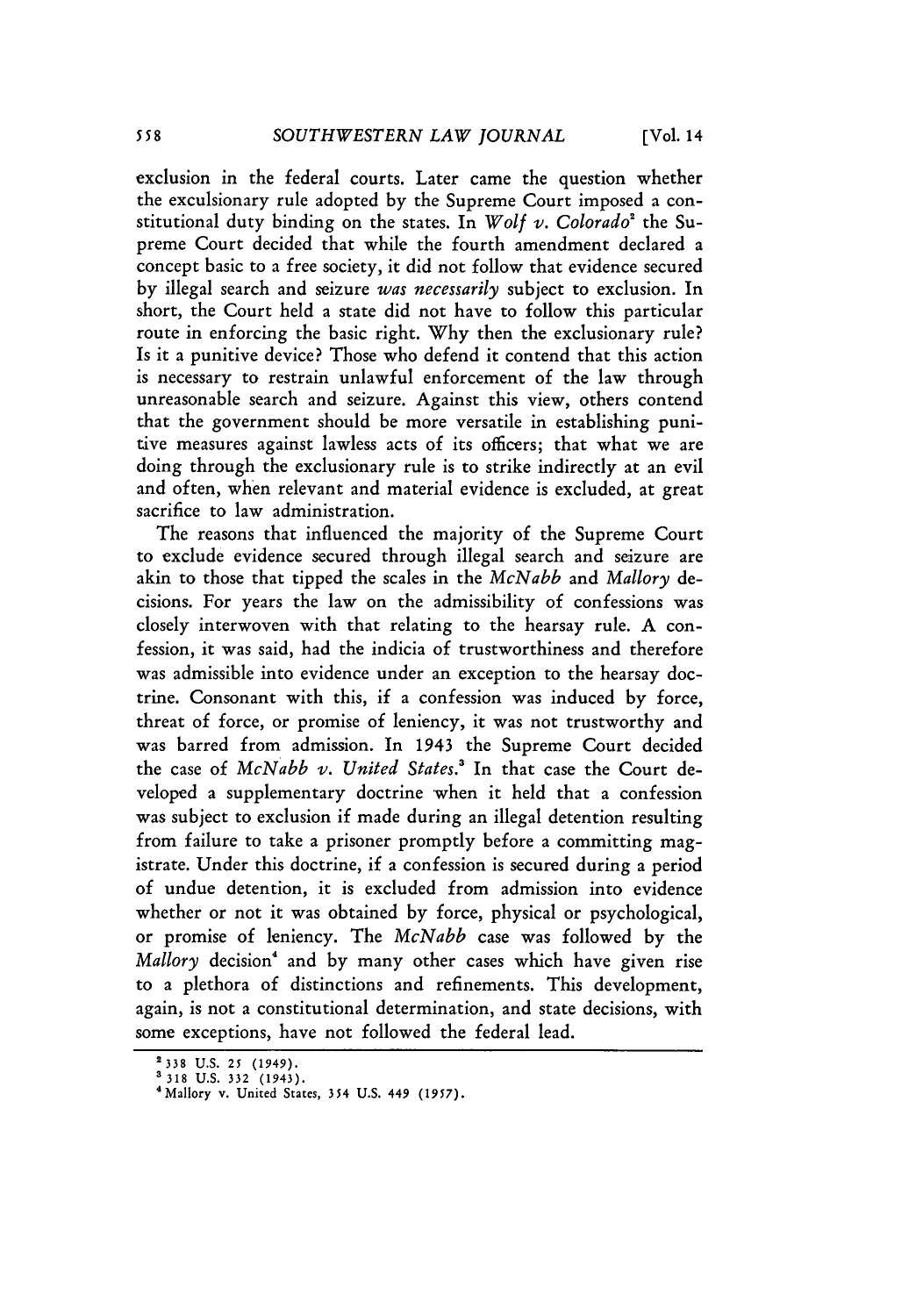The areas under discussion in this book deal with fundamental rights and also, from case to case, with minute distinctions. It is noteworthy, at a time when there is much popular ferment and discussion on the procedures and objectives of a democratic society, that the public often is not in sympathy with individuals who claim that their personal liberties have been invaded by the acts of officialdom, and that it is the courts, and particularly our highest courts, which are standing firm on the basic concepts. This is an excellent book for the reader who wishes to gain understanding of and perspective on these issues. The would-be reader is cautioned not to lay it aside for light reading.

#### *Albert J. Harno\**

#### THE FEDERAL ESTATE AND GIFT TAXES: A GUIDE TO THE LAW. By RICHARD B. **STEPHENS AND** THOMAS L. MARR. New York: The Tax Club Press. **1959.** Pp. xviii, 426. **\$9.00.**

One method of reviewing<sup>1</sup> a book is to compare it with related works. The cover of this book indicates that it is a companion volume to Stanley and Kilcullen, *The Federal Income Tax: A Guide to the Law*, published by the same publisher.<sup>2</sup> But apart from the similar arrangement by Code section and the same general format, the pages inside reveal that it is more than a "guide." The discussion of each section is thorough, lucid, and penetrating. Yet the book is not intended to be a comprehensive treatise for use as a research tool.'

The most nearly comparable volume would be Lowndes and Kramer, *Federal Estate and Gift Taxes,'* which appeared some years ago. But even here there are substantial differences. For example, in discussing section 2037, Lowndes and Kramer devote a chapter of twenty-two pages to the fascinating (to taxation instructors) story of "transfers intended to take effect in possession or enjoyment at or after death," while Stephens and Marr cite a few law journal articles and state that the "administrative, judicial, and legislative proliferation of this language involves a story too long and complex to be presented here even in broad outline."<sup>5</sup> Or, again, where Lowndes

- 'For **an** excellent review of this work see Bromberg, 11 Sw. L.J. **266** (1957). **'** P. **92.**
- 

**<sup>\*</sup>** Administrator of Courts for the Illinois courts system.

<sup>&#</sup>x27;For other reviews of this work see Barlow, 46 A.B.A.J. 414 **(1960);** Joseph, 64 Dick. L. Rev. **186 (1960);** Lowndes, 12 J. Legal Ed. **619 (1960);** Stockton, 13 **U.** Fla. L. Rev. 143 **(1960).**

<sup>&#</sup>x27;Noted, **10** Sw. L.J. 341 **(1956).**

<sup>&</sup>lt;sup>3</sup> Cf., e.g., Mertens, Federal Gift and Estate Taxation (1959), a five-volume treatise.